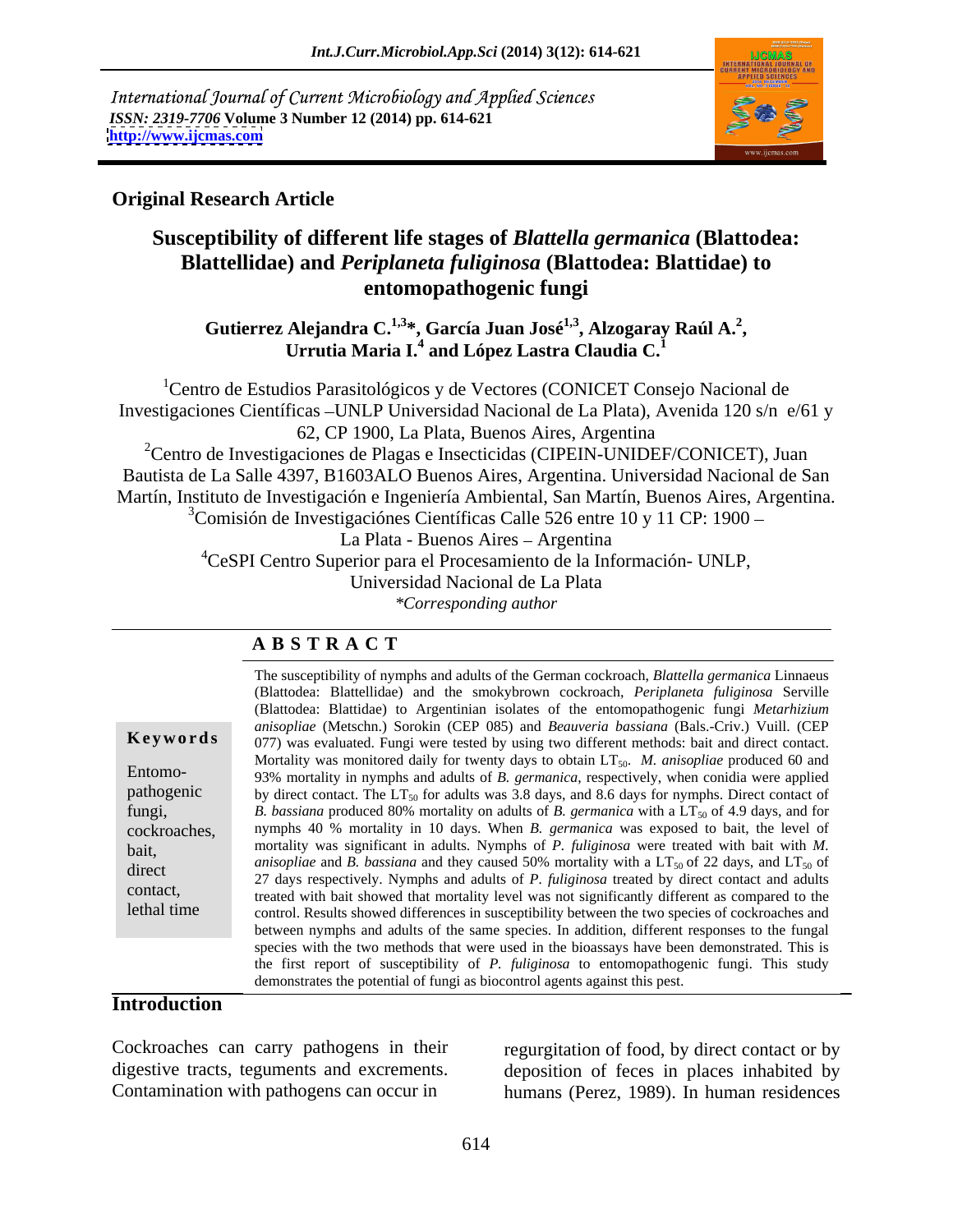they can contribute to increase allergic effects of the entomopathogenic fungi processes since they are agents of induction *Beauveria bassiana* (Bals.- Criv.) Vuill., and exacerbation of asthma disease (Rosário *et al.*, 1999; Nowak-Wegrzyn *et al.*, 2009; Mindykowski *et al.*, 2010). In different types of places of manufacture or food vectors, carrying pathogenic agents, such as *coli*, *Serratia marcescens*, *Staphylococcus aureus* (Pai *et al.*, 2005). *aureus* (Pachamuthu *et al.*, *ermanica* (Pachamuthu *et al.*,

Blattellidae), the German cockroach. *anisopliae* (Lopes & Alves, 2011 ).

and has become a major pest in many parts Australia, North and South America. In Argentina, it has been recorded in Buenos Aires and Tucumán provinces (Crespo & **Material and Methods** Valverde, 2008). It thrives in warm and

Cockroaches have been mostly controlled by  $July = 2010$  and September 2011. Entomopathogenic fungi act mostly by cockroaches were maintained in an contact, penetrating the insect host cuticle incubator at  $26 \pm 2$ °C,  $56 \pm 10$ % RH, and a through mechanical forces and enzymatic action in order to colonize the insect hemocele (Gupta *et al*., 1991; St. Leger *et al*., 1991). Previous studies focused on the

manipulation, they can act as mechanical Clavicipitaceae) against *B. germanica* and fungi, *Aspergillus* spp., *Penicillium* spp., and host range (Murali Mohan *et al.*, 1999; *Candida* spp, *Geotrichum* spp. (Lemos *et*  Quesada Moraga *et al*., 2004; Hubner *al*., 2006)*,* and bacteria such as *Escherichia*  Campos *et al*., 2013). Other authors reported The most common cockroach household in were about virulence, transmission, use of Argentina, as in the rest of the world, is baits and differential susceptibility of *Blattella germanica* (Linnaeus) (Blattodea: nymphs and adults of *B*. *germanica* to *M. Beauveria bassiana* (Bals.- Criv.) Vuill., (Sordariomycetes: Hypocreales: Cordycipitaceae) and *Metarhizium anisopliae* (Metschn.) Sorokin (Sordariomycetes: Hypocreales: *P. americana*, evaluated its virulence and studies on the evaluation of *B. bassiana* effects on *B. germanica* (Pachamuthu *et al*., 1999; Zurek *et al*., 2002) and others reports

*Periplaneta fuliginosa* (Serville) (Blattodea: The overall objective of the present study Blattidae), the smokybrown cockroach, is was to evaluate differential susceptibility of closely related to the American cockroach nymphs and adults of *B. germanica* and *P.*  of the world (Suiter & Koehler, 2003); it has entomopathogenic fungi *M. anisopliae* and also been reported from Asia, Europe, *B. bassiana* comparing between direct *fuliginosa* to native isolates of the contact and bait treatment methods.

# **Material and Methods**

humid climates; smoky brown cockroaches **Insects:** Nymphs and adults of *B. germanica* periodically invade homes, (Appel & Smith, and *P. fuliginosa* were collected from 2002). households and at the zoological park in La using chemical insecticides. However, many Cockroaches were confined in plastic boxes factors such as insecticide resistance, with plastic lids (30 x 25 x 20 cm) and contamination of stored food, and residual provided with cardboard shelters. They were effects have caused the interest on searching fed with commercial dog-food (Purina Dog alternative control methods (Wickham, Chow®, Nestlé Argentina S.A., Buenos 1995; Cochran, 1999; Taiarol *et al*., 2001). Aires) and tap water *ad libitum*. The Plata, Buenos Aires, Argentina, between July 2010 and September 2011. cockroaches were maintained in an incubator at  $26 \pm 2$ °C,  $56 \pm 10$ % RH, and a photoperiod of 12:12 light: dark.

> **Fungal cultures:** The strain CEP 085 of *Metarhizium anisopliae sensu lato*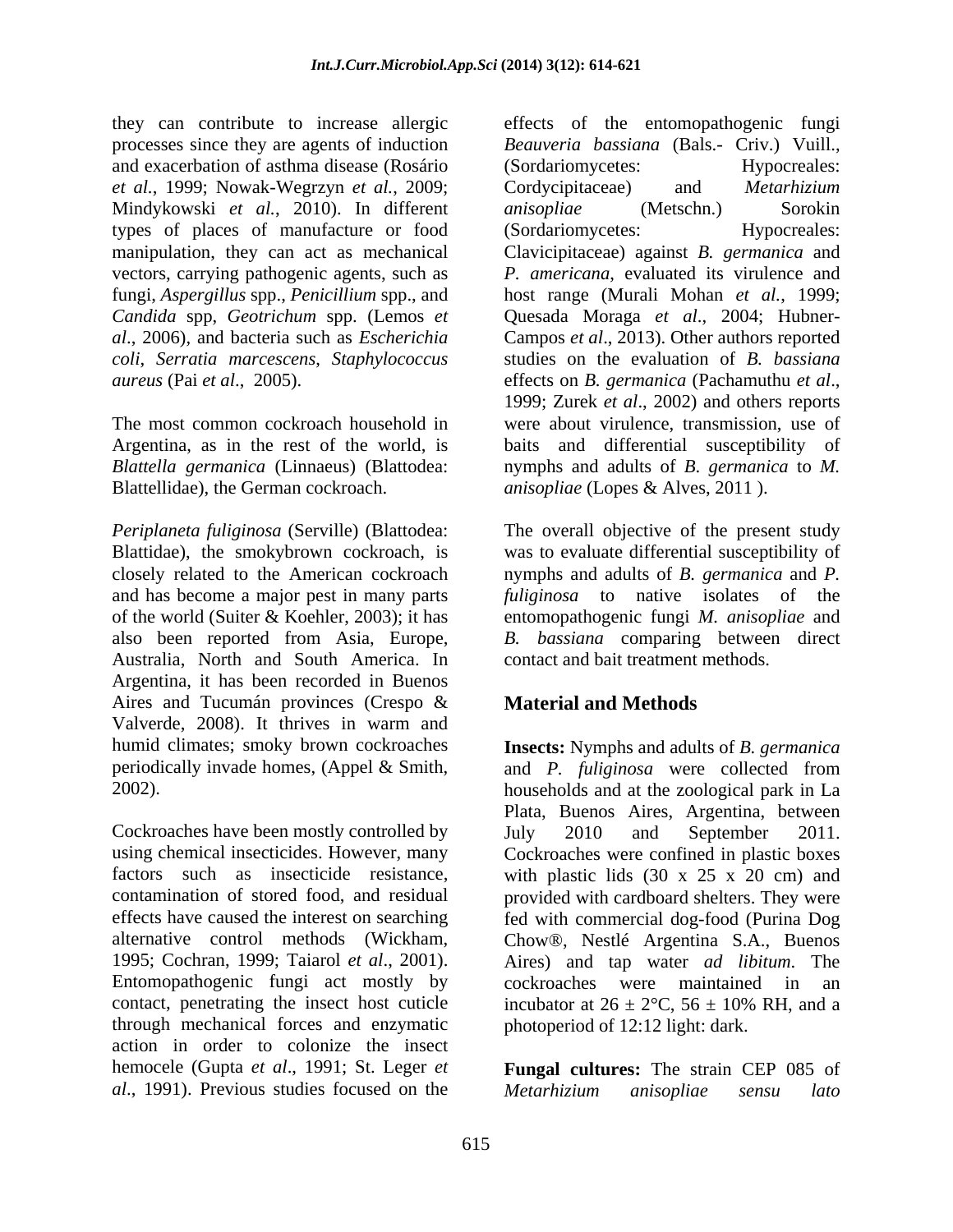(Metschn.) Sorokin and strain CEP 077 of *B.*  Cercopidae and from *Balacha* cup, and incubated at  $25 \pm 1$ °C,  $> 70\%$  RH, respectively. These fungi were selected *bassiana*, *Nomuraea rileyi* and *Isaria fumosorosea* were tested against

0.01% (v/v) Tween 80 (Merck, México). A quantified by using a haemocytometer (Neubauer chamber) and the suspension was adjusted to 1 x  $10^9$  conidia/ml, it  $\frac{9}{2}$  equidic  $\left| m \right|$  it conidia/ml, it concentration was based on the results of a Each treatment was replicated three times preliminary experiment. Conidial with 10 adults and 10 nymphs of germination percentage was calculated according to Lane et al., (1988). (Meachina) diversion and continuous constrained with the continuous were placed by the main 2004 from Lab H, cockbook severe placed per continuous and the main continuous comparison of the main continuous comparison of th

contact and bait. Groups of ten adults and superficially sterilized with 70% ethanol ten third instars nymphs cockroaches were<br>exposed to 1 ml of a suspension containing

bassiana (Bals.- Criv.) Vuill. were isolated plastic cups (250 cm<sup>3</sup>). Five nymphs of in 2004 from Los Hornos, Buenos Aires, cockroaches were placed per container and Argentina, from unidentified Hemiptera adults were placed individually in plastic *melanocephala* Cercopidae (Hemiptera), and 12 h photophase. Food and water were based on the results of a preliminary are replaced and changed every two days. experiment. Two strains of *M. anisopliae*, *B.*  Mortality was monitored daily up to twenty  $3\sqrt{2}$  Eivo nymphs of ). Five nymphs of cup, and incubated at  $25 \pm 1$ °C, > 70% RH, placed inside the containers and they were days post treatment.

cockroaches. From all those strains we In another experimental series, the conidial selected the most pathogenic: *M. anisopliae* suspension was applied on bait. Bait was 085 and *B. bassiana* 077. prepared with dog food (Purina Dog These isolates were cultured on Sabouraud Aires) mixed with 1% medium agar water. dextrose agar + 1% yeast extract (SDAY One ml of the conidial suspension was 1%) medium, incubated at  $25 \pm 1$ °C and 12 added to 4 ml of bait, and 4 ml of this h photophase. Conidia were harvested from mixture was applied on the bottom of 35 15 day old cultures. They were scraped with mm sterilized Petri dishes. Groups of ten a sterile looper and collected into sterile adults and ten third instars nymphs plastic tubes (45 cm<sup>3</sup>) containing 5 ml of cockroaches were exposed to these baits for suspension of the conidia was vortexed for 5 plastic cups  $(250 \text{ cm}^3)$  and bait assays were min; the concentration of propagules was maintained under the conditions mentioned Chow®, Nestlé Argentina S.A., Buenos mixture was applied on the bottom of 35 72 h. Then, cockroaches were transferred to ) and bait assays were for the direct contact assays, as mentioned above.

cockroaches per treatment.

**Bioassays:** Aggressivity of the fungal cockroaches were removed daily and placed strains of *M. anisopliae* and *B. bassiana*, on slides inside Petri dishes (100 mm diam.)<br>towards nymphs and adults of *B. germanica* that were containing filter paper moistened and *P. fuliginosa,* was evaluated by direct with sterile distilled water. Insects were exposed to 1 ml of a suspension containing water and then in antibiotic (40.000 units/ml 1x10<sup>9</sup> conidia per milliliter of *M. anisopliae* chloramphenicol, (Parafarm®, Argentina); or *B. bassiana* on a dry filter paper disc (9 and 80.000 units/ml streptomycin and the mm diam.). Each filter paper was placed last bath was done using sterile distilled into the bottom of a sterilized Petri dish (100 water. Each bath had duration of ten mm diam.). Controls were treated with discs seconds. The cadavers were placed on wet In both experimental series, dead on slides inside Petri dishes (100 mm diam.) that were containing filter paper moistened superficially sterilized with 70% ethanol followed by a second bath in sterile distilled filter paper disks into sterile 100 mm Petri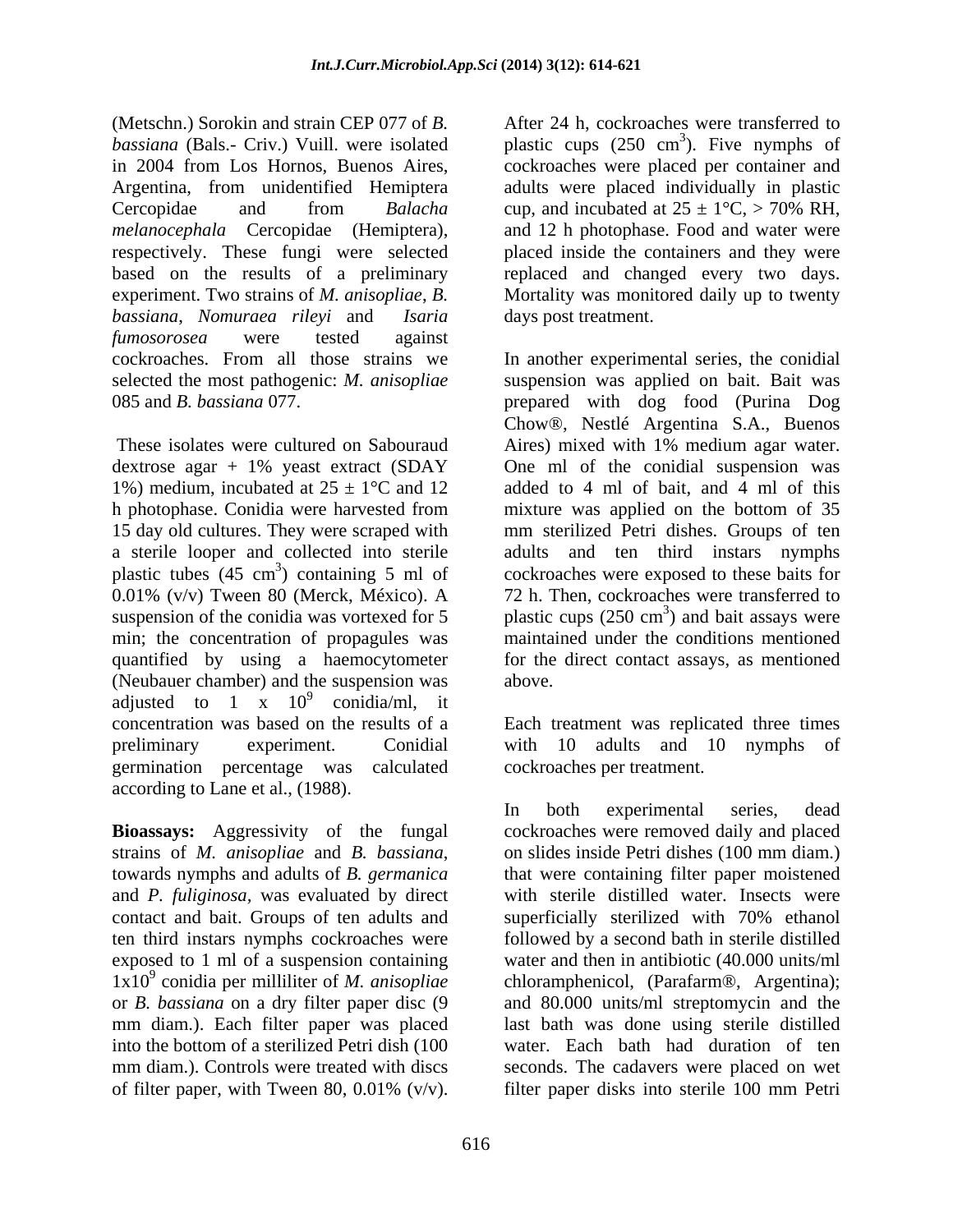$1^{\circ}$ C and  $70 \pm 5$  % RH. Emergence of structures were stained with 0.01 %  $(w/v)$ slide preparations were observed under was not calculated, since mortality Olympus microscope to verify the fungal species.

**Statistical analysis:** An ANOVA test was performed to determine significant contact with *M. anisopliae* or *B. bassiana*, difference among the mortality of and bait with  $M$ . anisopliae reached values cockroaches among treatments. An angular and to 93.3% after 10 days; 80% after 10 significant differences appeared among the 15.2 program (StatPoint, Inc., 2007). the LT<sub>50</sub> obtained from adults treated with Median Lethal time  $(LT_{50})$  values were IC did not overlap.

The first dead cockroaches were observed after 5 days post treatment. Mortality levels<br>of nymphs of *B. permanica* during the 20 treated with bait reach values 50 % after 20 of nymphs of *B. germanica* during the 20 days of treatment by direct contact with *M. anisopliae* was 60 % after 15 days; while with *B. bassiana* was 40 % after 10 days and after 15 days post treatment (Table 1). The

dishes sealed with parafilm® and mortality in the control was 0%. Mortality maintained in an incubator chamber at 25 ± due to direct contact treatment *M. anisopliae* mycelia was monitored for a total of eight hymphs compared with the control and bait days post challenged. Infected insects with  $(F= 33.9; df= 3; P= 0.0000)$  (Table 1). The evidence of external fungal growth were  $LT_{50}$  obtained from nymphs treated with examined under a stereomicroscope. Fungal direct contact with *M. anisopliae* was 8.63 lactophenol/cotton blue 1 % (w/v). Fungal  $(1.29 \pm 0.4)$ . LT<sub>50</sub> for rest of the treatment or *B. bassiana* was highly significant on days, with limits between 3.9 and 27.8 was not calculated, since mortality percentage was lower than 50%.

transformation of the data was done, using days; 40 % after 20 days post treatment, the arc cosine of the square root of the respectively (Table 1). Mortality due to mortality percentage before the analysis, to direct contact treatment *M. anisopliae* or *B.*  stabilize the variance error (Zar, 1996). *bassiana* was highly significant on adults Tukey's test  $(P < 0.05)$  was performed when compared with the control, and mortality treatments. Statistical calculations were significant compared with the control (Table performed using Statgraphics Centurion 1) (F= 31,29; df= 3; P= 0.0000). Finally, calculated with their respective 95% days, with limits between 2.5 and 5.4 confidence intervals (IC) by using the  $(2.7\pm0.6)$  and  $LT_{50}$  obtained from adults statistical software for correlated data treated with direct contact with *B. bassiana* developed by Throne *et al*., (1995) and was 4.9 days, with limits between 3 and 7.7 Mathematica software 5.2 (Wolfram). (2.3±0.5). The percentage of mortality in Differences between values were considered adults of *B. germanica* was higher than significant ( $P < 0.05$ ) if the respective 95% mymphs with a lower  $LT_{50}$ . Mortality levels of adults of *B. germanica* during the 20 days of treatment by direct contact with *M. anisopliae* or *B. bassiana*, and bait with *M. anisopliae* reached values up to 93.3% after 10 days; 80% after 10 due to bait with *M. anisopliae* was the  $LT_{50}$  obtained from adults treated with direct contact with *M. anisopliae* was 3.8 days, with limits between 2.5 and 5.4 nymphs with a lower  $LT_{50}$ .

**Results and Discussion** during the 20 days of treatment by direct using bait with *M. anisopliae* was 10 % Mortality levels of nymphs of *P. fuliginosa* contact with *M. anisopliae* or *B. bassiana* reaches values 13.3 % after 10 days post Mortality levels of nymphs treated with bait reach values 50 % after 20 days with both fungi (Table 2). Mortality during the control was 10%. Mortality of nymphs of *P. fuliginosa* due to bait treatment *M. anisopliae* or *B. bassiana* was highly significant compared with the control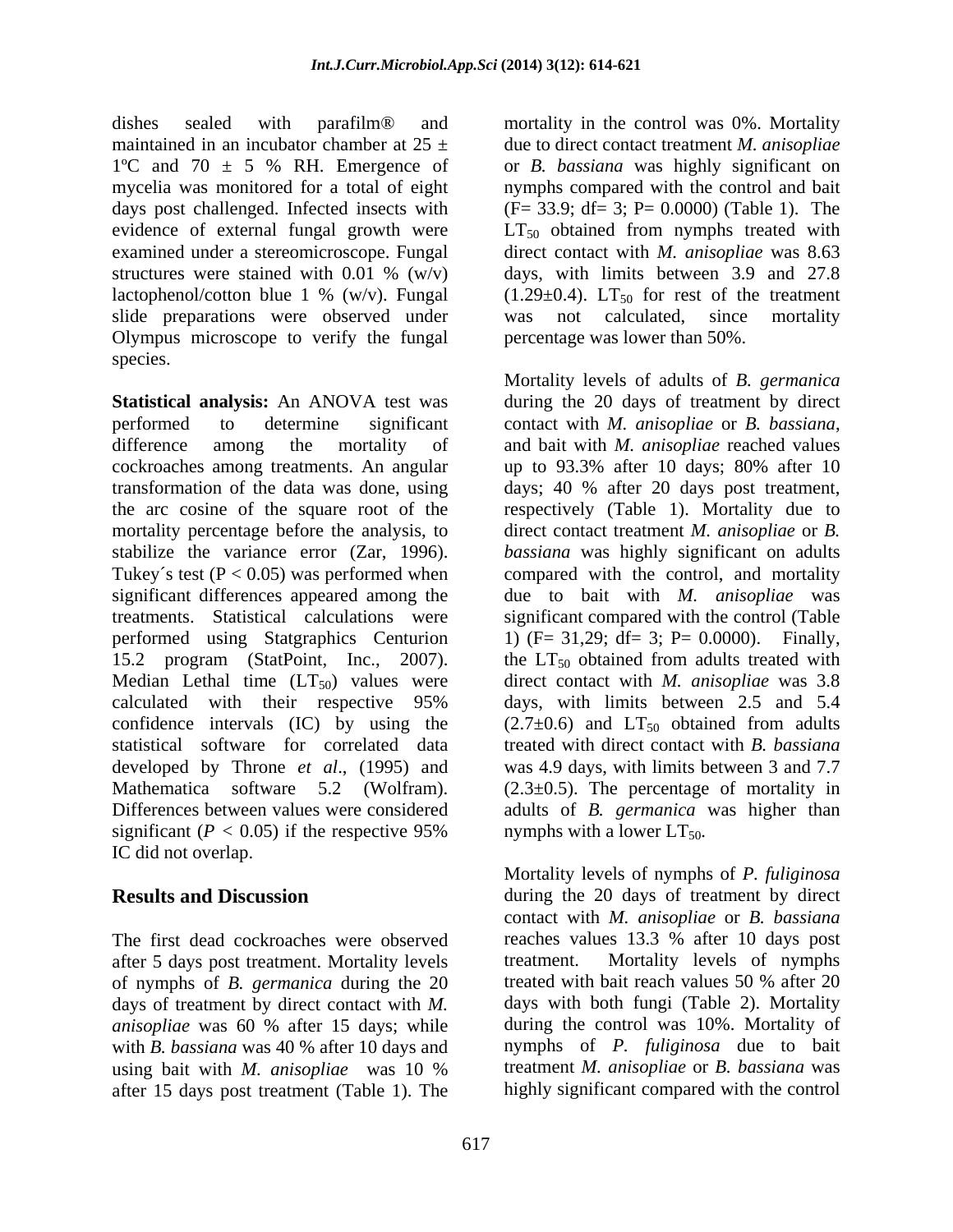and direct contact with both fungi (F= Our results showed that *B. germanica* adults 12,47; df= 4; P= 0.0000).  $LT_{50}$  obtained<br>from nymphs treated with bait with M. from nymphs treated with bait with *M.*  generated a higher level of mortality which *anisopliae* was 22 days, with limits between was not significantly different from those 12 and 75 (1.65  $\pm$  0.5) and LT<sub>50</sub> obtained insects exposed to *M. anisopliae* with direct from nymphs treated with bait with *B. bassiana* was 27 days, with limits between

The mortality rate in adults of *P. fuliginosa* mortality only reached 10% and 40% in with *M. anisopliae* and *B. bassiana* were from 20% to 33.3 % at 15 days with direct contact cockroaches could get higher contact and treatment with bait mortality was less than 20% with both fungi (Table 2). However, adults of *P. fuliginosa* treated with of *P. fuliginosa* were more resistant to

Adults of *B. germanica* were more from that obtained in the control. Nymphs susceptible to *M. anisopliae* and *B. bassiana* under bait treatment showed higher level of infection than nymphs when direct contact mortality when compared to adults. We was used; this behaviour was repeated under must consider that infection may also occur bait treatment method with *M. anisopliae*. via natural openings, such as the mouth, or<br>Direct contact treatment when compared to *per os* penetration, however, it only was bait treatment was more effective. Our effective in nymphs of P. fuliginosa. results of treatment with bait agreed with results recorded by (Lopes & Alves, 2011), In conclusion, P. fuliginosa susceptibility to nymphs treated with *M. anisopliae* using significantly lower than in *B. germanica.* bait, were not affected, therefore they These differences between treatments and recorded mortality rates of adults of 28% fungal infection, particularly when the time (Lopes & Alves, 2011; Ekesi & Maniania, 2000).

treated with direct contact with *B. bassiana* contact.

11 and 100  $(1,1 \pm 0.3)$ . The bait treatment was less efficient than direct contact. In nymphs of *B. germanica* adults. In the direct contact treatment percentage of conidia.

bait and direct contact did not show adults of *P. fuliginosa* were not significantly significant differences with the control different treated by direct contact with *M.*  (F=2.04; df=4; P=2.04). Nymphs and adults *anisopliae* and *B. bassiana* and also there infection with these isolates of *B. bassiana* treated with bait. However, adults shown and *M. anisopliae* with direct contact higher mortality than the nymphs by direct treatment than *B. germanica*. contact. Nonetheless, mortality of nymphs In the present study mortality of nymphs and was not statistical differences in adults treated with bait was significantly different via natural openings, such as the mouth, or *per os* penetration, however, it only was

they reported that survival of *B. germanica* the tested entomopathogenic fungi was after 15 days post-application. This structure and the chemical composition of differential susceptibility at various life the host cuticle. The waxy coat of *P.*  stages can be attributed to interaction *fuliginosa* may have affected the adhesion of between the insect integument being conidia Otherwise, it has been reported penetrated by the fungus and ecdysis of elsewere that cuticular lipids have a nymphs stages. Ecdysis has been reported to profound effect on fungal spore germination be an important factor in insect resistance to and differentiation: they can be toxic, interval between successive molting is short pathogenic species, stimulatory Gołębiowski effective in nymphs of *P. fuliginosa*. In conclusion, *P. fuliginosa* susceptibility to significantly lower than in *B. germanica*. These differences between treatments and fungal species may be due to the surface fungistatic, or occasionally, for some et al. (2011).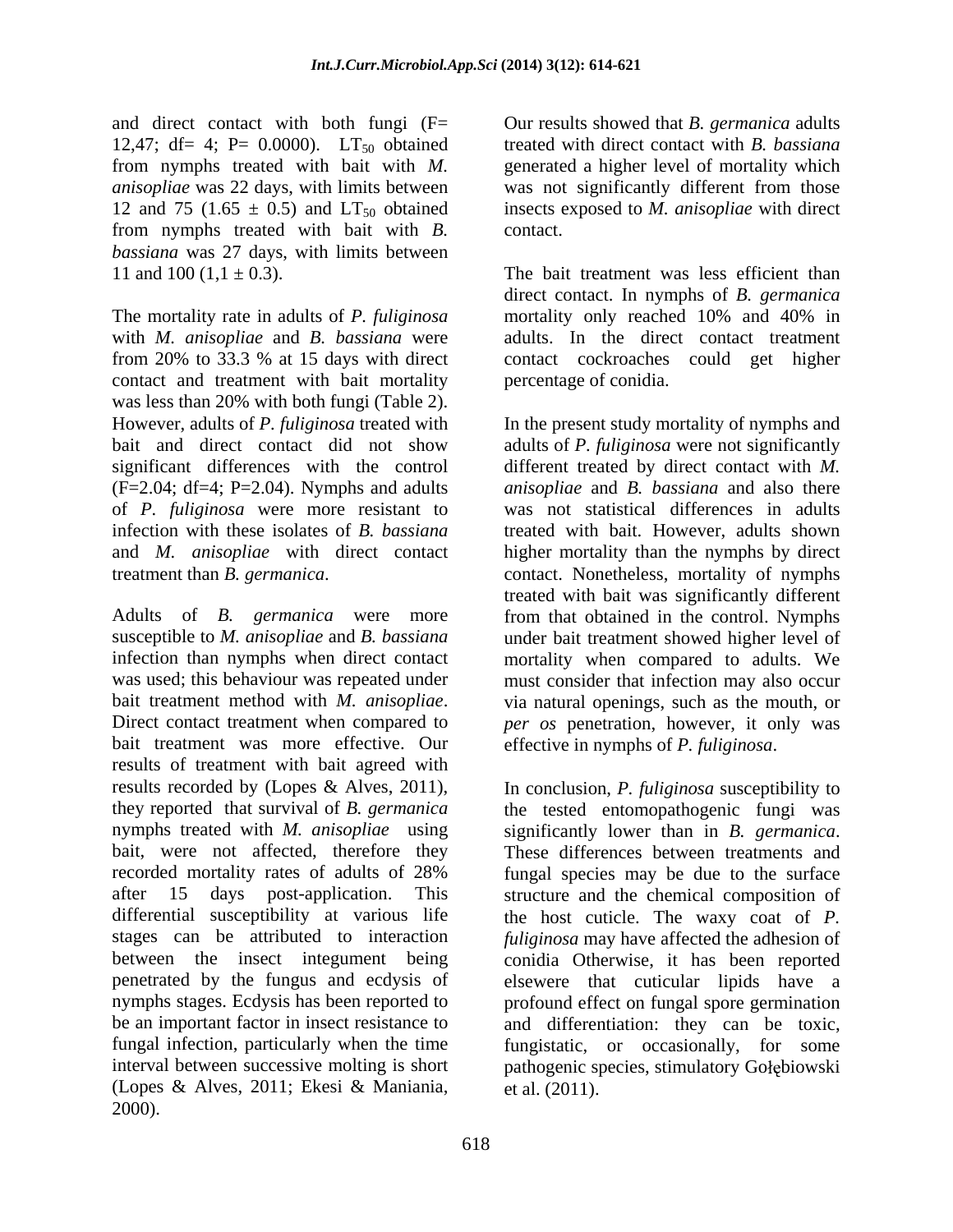**Table.1** Cumulative mortality (%) of nymphs and adults of Blattella germanica exposed to direct contact and baits, with M anisopliae (CEP 085) and B bassiana (CEP 077)

For each formulation mean (± standar error); Sig: significance. Different letters on the same column indicate significant differences according to Tukey's test (P< 0.05). ND: not determined.

| <b>Nymphs</b>                                                                                                                                                                                                                                                                                          |
|--------------------------------------------------------------------------------------------------------------------------------------------------------------------------------------------------------------------------------------------------------------------------------------------------------|
| Days after inoculation<br>Treatment                                                                                                                                                                                                                                                                    |
| Contact direct<br>5 day<br>$10 \text{ day}$<br>20 day<br>Sig<br>5 day<br>15 day                                                                                                                                                                                                                        |
| Control<br>$13.3 \pm 1$ $13.3 \pm 1$ a<br>$0 \pm 0$ 10 $\pm 1$<br>$10 \pm 1$<br>M. anisopliae<br>$3.3 \pm 0.6$ $13.3 \pm 0.6$ $13.3 \pm 0.6$ $13.3 \pm 0.6$ a<br>$6.7 \pm 0.6$ $16.7 \pm 0.6$ $20 \pm 1.7$ $20 \pm 1.7$ a<br>B. bassiana<br>$0 \pm 0$ 13.3 ± 0.6 13.3 ± 0.6 13.3 ± 0.6 a<br>$10 \pm 0$ |
| 20 day<br>Sig<br>10 day<br>5 day<br>5 day<br>$15 \text{ day}$<br>Control<br>$6.7 \pm 0.6$ $10 \pm 0$<br>$3.3 \pm 0.6$<br>$0\pm 0$<br>$0\pm 0$<br>M. anisopliae<br>$50 \pm 1$<br>$3.3 \pm 0.6$ $6.7 \pm 0.6$ $13.3 \pm 0.6$ $16.7 \pm 0.6$ a<br>$26.7 \pm 1.5$ 40 $\pm 1$<br>$10\pm1$                   |
|                                                                                                                                                                                                                                                                                                        |

| Table.2 Cumul.<br>) of nymphs and adults of <i>Periplaneta fuliginosa</i> exposed to<br>$\sim$ unulative mortality $($ $\vee$ $\sim$ $\sim$ |  |
|---------------------------------------------------------------------------------------------------------------------------------------------|--|
| CEP(077)<br>direct contact and baits, with M. anisopliae (CEP 085) and B. bassiana (CEP (                                                   |  |

For each formulation mean  $(\pm$  standar error); Sig: significance, different letters on the same column indicate significant differences according to Tukey's test  $(P< 0.05)$ .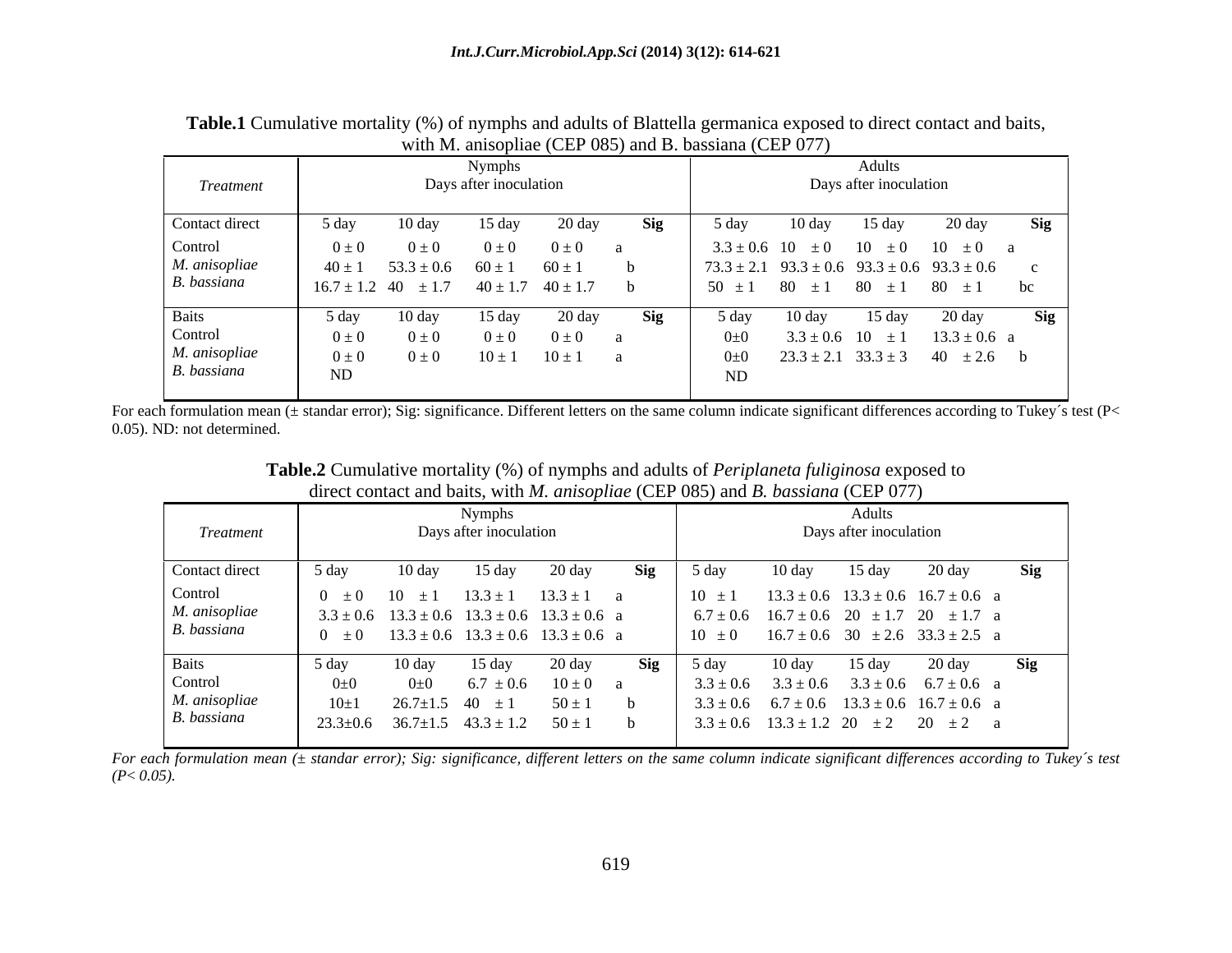However, this is the first report of Crespo, F. A. & Valverde, A. C. (2008). susceptibility of *P. fuliginosa* to entomopathogenic fungi *M. anisopliae* and *B. bassiana* throughout the use of bait and direct contact methods. 167-179. Mendoza, Argentina.

These studies showed differences in Susceptibility of *Megalurothrips* mortality between different species of cockroaches and between nymphs and *Metarhizium anisopliae* and the adults in the same species. We can conclude that *M. anisopliae* CEP 085 and *B. bassiana* CEP 077 strains showed potential as a biological control agent of Gołębiowski, M., Boguś, M., Paszkiewicz nymphs and adults *B germanica* by direct M., & Stepnowski, P. (2011).

We are grateful to the Comisión de Investigaciónes Científicas de la Provincia de Buenos Aires Argentina -CiC-. To Crespo, Francisco Antonio (ANLIS "Dr. *Metarhizium anisopliae* during Carlos G. Malbrán" - Depto. Vectores CeNDIE, Buenos Aires, Argentina) and Valverde, Alejandra del Carmen (Lab. Invertebrados II- FCE y N/UBA- Buenos Rodrigues, & J., Luz, C. (2013). Aires, Argentina) for cockroaches Efficacy of entomonathogenic identification. Alzogaray Raúl A and hypocrealean fungi against identification. Alzogaray Raul A and<br>López Lastra Claudia C are members of the *Perinlaneta americana Parasital Int* the Carrera del Investigador Científico y  $62, 517-521$ . Tecnológico of the Consejo Nacional de Investigaciones Científicas y Técnicas de Pimenta, F.C., Gir, E., Silva, H.M., & Argentina (CONICET). And to translator María José Abella for her colaboration in earriers of fungi of medical the writing process of the text.

- Appel, A. G. & Smith, L. M. (2002). (L.) (Blattodea: Blattellidae) to
- Cochran, D. G. (1999). Cockroaches: their 83p.
- Blattaria. In: *Biodiversidad de Artrópodos Argentinos* (Eds Sociedad Entomológica Argentina), Vol. 2 pp.
- Ekesi, S. & Maniania, N. K. (2000). Susceptibility of *Megalurothrips sjostedti* developmental stages to *Metarhizium anisopliae* and the effects of infection on feeding, adult fecundity, egg fertility and longevity. *Entomol. Exp. Appl.*, 94, 229-236.
- contact treatment. Cuticular lipids of insects as potential **Acknowledgements** composition analysis. *Anal Bioanal* M., & Stepnowski, P. (2011). biofungicides: methods of lipid *Chem.* 399, 3177–3191.
	- Gupta, S. C., Leathers, T. D., El-Sayed, G. N., & Ignoffo, C. M. (1991). Production of degradative enzymes by *Metarhizium anisopliae* during Growth on Defined Media and Insect Cuticle. *Exp. Mycol.*, 15, 310-315.
	- Hubner-Campos, R. F., Leles, R. N., Rodrigues, & J., Luz, C. (2013). Efficacy of entomopathogenic hypocrealean fungi against *Periplaneta americana*. *Parasitol Int,* 62, 517-521.
	- Lemos, A. A., Lemos, J. A., Prado, M. A., Pimenta, F.C., Gir, E., Silva, H.M., & Silva, M.R.R. (2006). Cockroaches as carriers of fungi of medical importance. *Mycoses*, 49, 23-25.
- **References** Differential Susceptibility of Adults Biology and management of the Infection by Metarhizium anisopliae smokybrown cockroach. Annu. Rev. and Assessment of Delivery *Entomol*., 47, 33-55. Strategies. *Neotrop. Entomol*., 40, Lopes, R.B. & Alves, S.B. (2011). and Nymphs of *Blattella germanica* (L.) (Blattodea: Blattellidae) to Infection by *Metarhizium anisopliae* and Assessment of Delivery 368-374.
	- biology, distribution and control. Mindykowski, B., Jaenicke, E., Tenzer, S., Genebra, *World Health Organization*. Cirak, S., Schweikardt, T., Schild, H., (WHO/CDS/CPC/WHOPES/99.3), & Decker, H. (2010). Cockroach Cirak, S., Schweikardt, T., Schild, H., & Decker, H. (2010). Cockroach